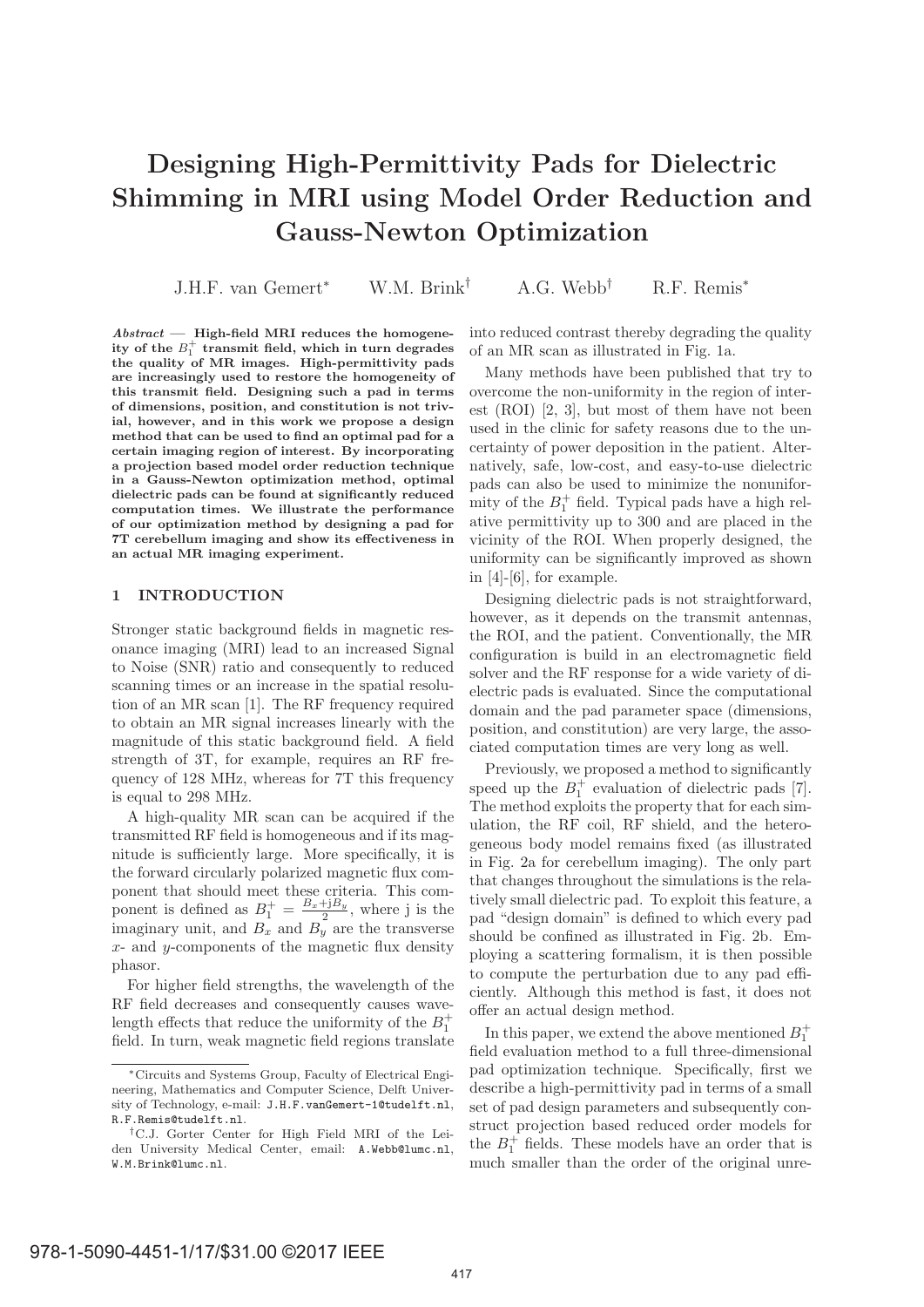

Figure 1: T2-weighted turbo spin echo head scans of the brain at 7T (298 MHz). Signal voids are encountered in the cerebellum and temporal lobes due to non-uniformity in the  $B_1^+$  transmit field. Scans have been obtained on a 7T Philips Achieva, where a quadrature head coil is used for transmission and a 32 channel receive array for reception.

duced system and can be evaluated very efficiently for a given set of pad design parameters. Subsequently, the reduced order models are incorporated in a Gauss-Newton optimization approach to efficiently determine an optimal pad that minimizes the 2-norm of a nonlinear residual defined over the domain of interest. Finally, as an illustrative example, we apply our optimization technique to design a pad for cerebellum imaging at 7T [10].

#### **2 METHODS**

Our pad design approach is based on a scattering formalism, in which the total discretized  $B_1^+$  field is written as a superpostion of the  $B_1^+$  field in a configuration without a dielectric pad and a scattered field that is due to the presence of the pad. Explicitly, the spatially discretized  $B_1^+$  field is written as [7]

$$
b_1^+(c)=b_1^{+;\rm no\,\,pad}+G^{B_1^+J}j(c),\qquad \qquad (1)
$$

where the first term on the right-hand side is the background  $B_1^+$  field in absence of a dielectric pad, while the second term represents the scattered field with **j** the electric current density state vector defined as

$$
j(c) = \left[I_P - X_{\rm pad}(c)G^{\rm EJ}\right]^{-1} X_{\rm pad}(c)e^{\rm no\ pad}, \quad (2)
$$

and  $e^{no pad}$  the background electric field strength. A pad is completely characterized by prescribing the dielectric pad parameters at every electric grid edge inside the pad design domain and by putting the contrast parameters

$$
c_p = \sigma(\mathbf{r}_{k_p}) + j\omega\varepsilon_0[\varepsilon_\mathbf{r}(\mathbf{r}_{k_p}) - 1],\tag{3}
$$

on the diagonal of the diagonal contrast matrix  $X_{pad}$  for  $p = \{1, 2, ..., P\}$ , where P is the number of grid edges in the pad design domain. Finally,  $\mathsf{G}^{B_1^+J}$  and  $\mathsf{G}^{\mathrm{E}J}$  are the discretized Green's tensors of the inhomogeneous background mapping the electric current to  $B_1^+$  and electric fields, respectively. This formalism is efficient since the system that needs to be solved for every dielectric pad is of order P, which is much smaller than the total number of grid edges N present inside the total computational domain.

## **2.1 Subdomains and parametrization**

In its current form, Eq. (1) allows for dielectric grid edge variations within a pad and pads of any shape can be modeled using this equation. In practice, however, such fine-scale variations are not required and only rectangular pads with constant material parameters can be fabricated easily. Therefore, the pad design domain is divided in non-overlapping rectangular subdomains as shown in Fig. 2c, where each subdomain accumulates edges belonging to that particular domain. Hereafter, the model from Eq. (1) is parameterized such that solely rectangular pads can be modeled. The pad parameters are given by

$$
\mathbf{p} = \begin{bmatrix} z_{\rm B}, z_{\rm T}, \phi_{\rm L}, \phi_{\rm R}, \varepsilon_{\rm r} \end{bmatrix}^T, \tag{4}
$$

where the first four parameters control the dimensions and position of the pad as shown in Fig. 2d, and  $\varepsilon_r$  determines the relative permittivity of the pad. By introducing the subdomains and the parameterization of Eq. (4), the parameterized state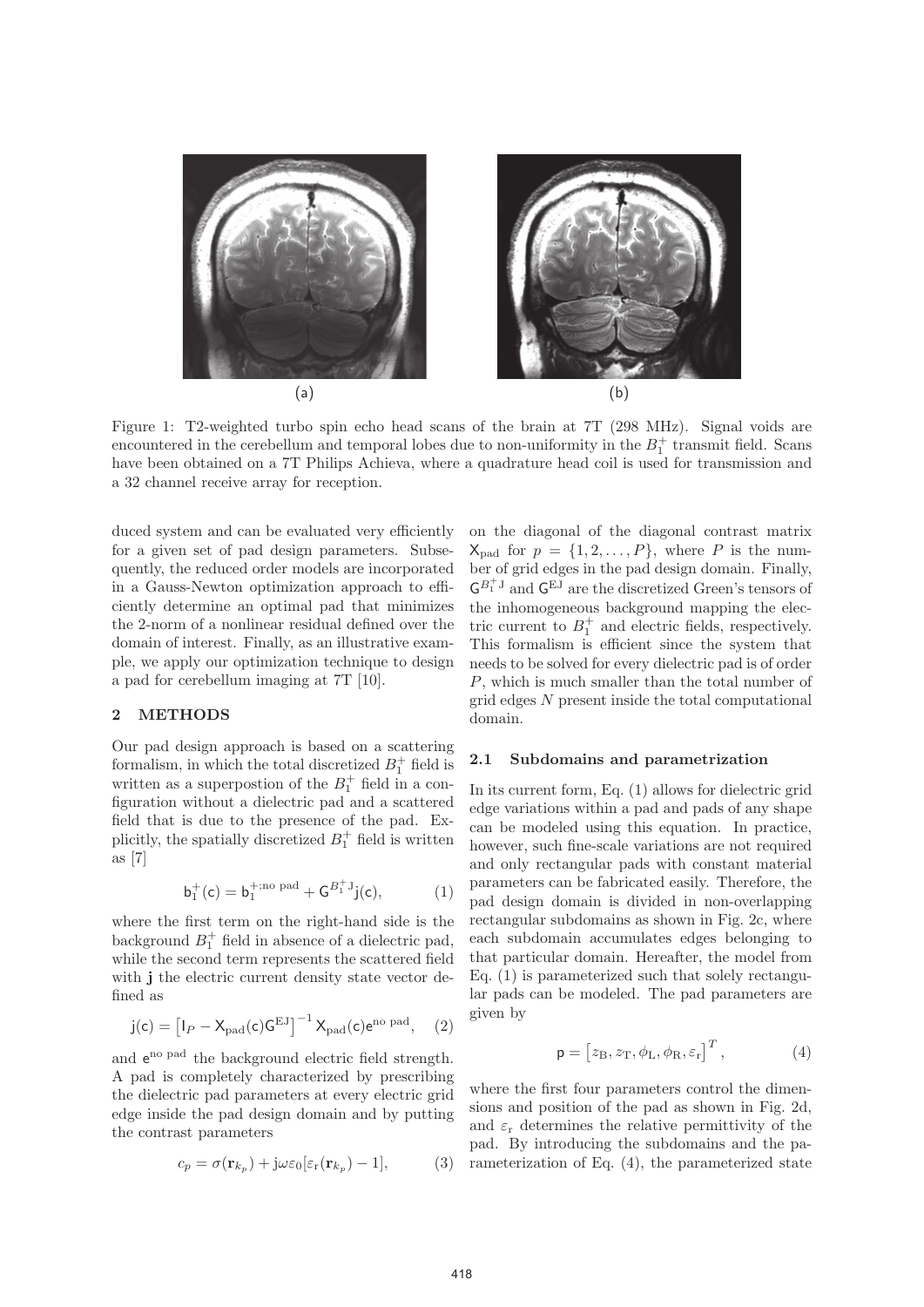

Figure 2: Head and shoulders of the male body model Duke, head coil, and shield used for enhanced imaging of the cerebellum (a). The pad design domain defined all around the head model (b). Pad design domain subdivided into subdomains (c). Illustration of the pad design parameters (d).

vector

$$
j(p) = \left[\n\left|P - \sum_{i=1}^{D} f_i(p) G_i^{EJ}\right|^{-1} \sum_{i=1}^{D} f_i(p) X_{\text{pad};i} e^{no \text{ pad}},\n\right]
$$
\n(5)

is obtained, where  $\mathsf{G}_i^{\mathrm{EJ}}$  and  $\mathsf{X}_{\mathrm{pad};i}$  are the columns of the full Green's tensor  $G^{EJ}$  and contrast matrix  $X_{pad}$  that belong to subdomain i, with  $i =$  $\{1, 2, \ldots D\}$  and D the number of subdomains. Furthermore,  $f_i(p)$  is a contrast function that maps the parameters to the material values for each subdomain (for details, see [8]).

# **2.2 Reduced order model**

To evaluate the parameterized current density of Eq.  $(5)$ , the solution of a system of order P is required for each pad realization. The order of this system can be reduced by removing possible redundant data that may be present in our system. We follow a Projection Based Model Reduction approach to eliminate this possible redundancy [9]. Specifically, we approximate the parameterized current density of Eq. (5) by the reduced order model

$$
j_r(p) = U_r a_r(p), \qquad (6)
$$

where  $\mathsf{U}_r$  is an orthogonal basis matrix and  $\mathsf{a}_r$  is the vector of expansion coefficients. The basis  $\mathsf{U}_r$ is obtained by first acquiring a snapshot matrix S defined as

$$
S = [j_1(p_1)\dots j_S(p_S)], \qquad (7)
$$

where every column  $j_i$  is the current density of a randomly chosen design vector  $p_i$ , for  $i =$  $\{1, 2, \ldots, S\}$  and S the number of snapshots. Subsequently, the thin singular value decomposition is computed for matrix  $S$  after which the r most significant left singular vectors are extracted to form

our new basis  $\mathsf{U}_r$ . To find the coefficients  $\mathsf{a}_r$  we require that the residual of the reduced order model is orthogonal to the basis  $\mathsf{U}_r$ , that is, we impose the Galerkin condition to find

$$
\mathsf{a}_r(\mathsf{p}) = \left[\mathsf{I}_r - \sum_{i=1}^D \mathsf{f}_i(\mathsf{p}) \mathsf{G}_i^{\mathrm{EJ};r} \right]^{-1} \sum_{i=1}^D \mathsf{f}_i(\mathsf{p}) X^r_{\mathrm{pad};i} e^{\mathrm{no~pad}},
$$

where  $\mathsf{G}_i^{\mathrm{EJ};r} = \mathsf{U}_r^H \mathsf{G}_i^{\mathrm{EJ}} \mathsf{U}_r$  and  $\mathsf{X}_{\mathrm{pad};i}^r = \mathsf{U}_r^H \mathsf{X}_{\mathrm{pad};i}$ are the reduced matrices. Combining the obtained results gives us the reduced order model

$$
b_1^{+;r}(p) = b_1^{+;no \text{ pad}} + G^{B_1^+,1;r} a_r(p). \tag{8}
$$

Note that to compute the expansion coefficients we only have to solve a system of order  $r$  instead of order P.

#### **2.3 Pad design**

To find a pad that increases the  $B_1^+$  uniformity within an ROI, we minimize the cost functional

$$
C(\mathsf{p}) = \frac{1}{2} \frac{\|\mathsf{b}_1^{+;r}(\mathsf{p}) - \mathsf{b}_1^{+;desired}\|_{2;\text{ROI}}^2}{\|\mathsf{b}_1^{+;desired}\|_{2;\text{ROI}}^2},\qquad(9)
$$

over all feasible pad parameters vectors p. This implies that the discrepancy between a desired  $B_1^+$ field  $\mathbf{b}_1^{+, \text{desired}}$  and modeled field  $\mathbf{b}_1^{+,r}(\mathbf{p})$  in a certain ROI is minimized. The optimal dielectric pad is found by using the Gauss-Newton algorithm.

#### **3 IMPLEMENTATION AND RESULTS**

To illustrate the performance of our pad design approach, we optimize a dielectric pad for cerebellum imaging at 7T (298 MHz). First, the configuration as shown in Fig 2a is constructed on a 5 mm<sup>3</sup> grid in Remcom XFdtd in which a head coil and the body model "Duke" from the Virtual Family dataset [11] is used. Hereafter, a pad design domain is defined